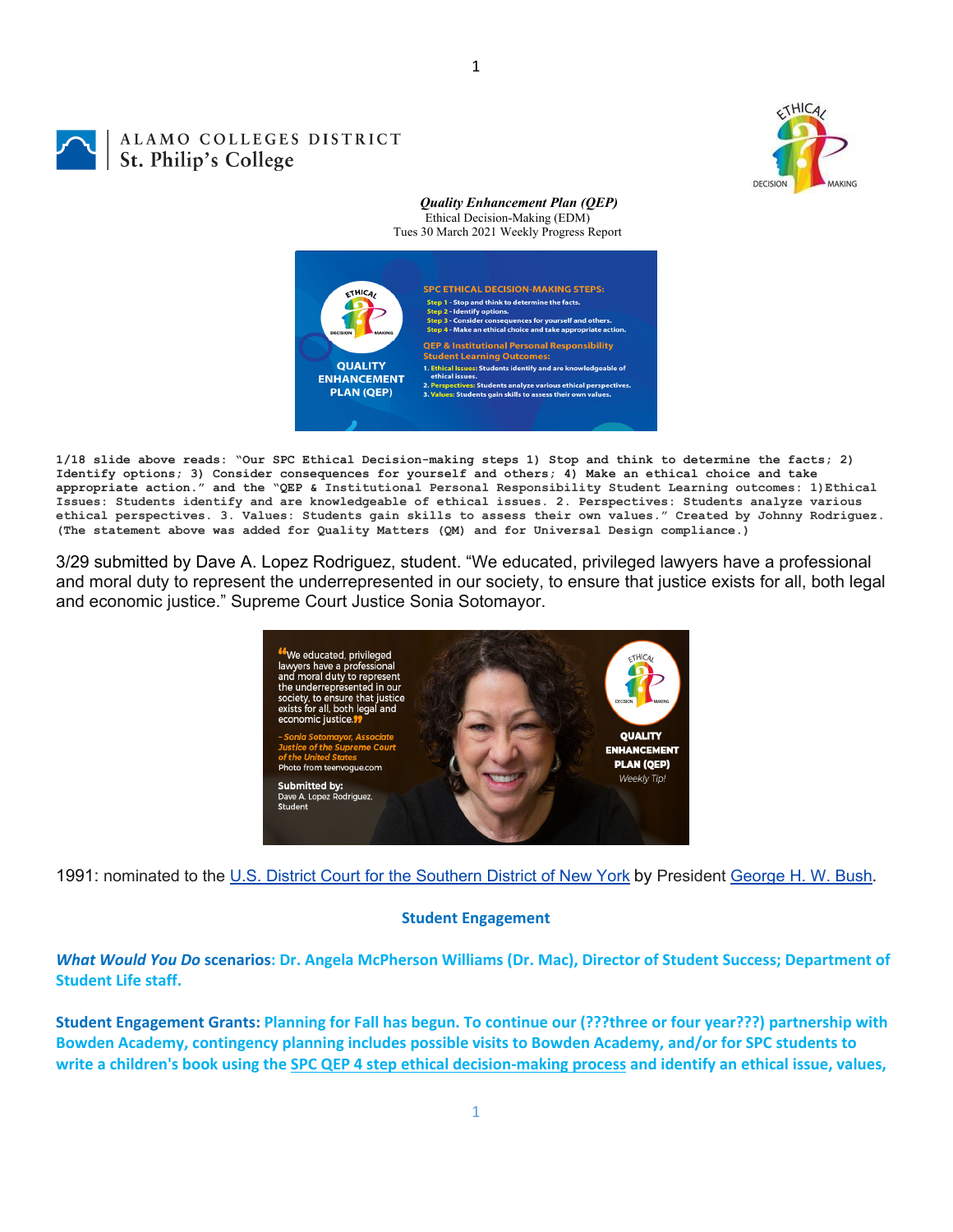**and perspectives of characters involved in the story. Kelli Rolland‐Adkins, Irene Young.** https://www.alamo.edu/spc/admissions/pay-for-college/scholarships/seg/

### **Community Awareness: Student Orientations and Advisory Boards**

**Early Childhood and Family Sciences Program Student Orientation (Flex 2): Wednesday 24 March, 6 pm. Amy Huebner, BA, M.Ed., Program Director; Vlasta Jurkovic, MA, Clinical coordinator. 9 participants. Dr. Manzo.**

**iSLO/QEP EDM Assessment Overview: Arts & Sciences Division; Breakout rooms by Department, Friday 26 March, 9:30 am. 107 participants. Shanna Bradford.**

**Upcoming Tasks, Events, and Initiatives**

**Community Awareness: Student Orientations and Advisory Boards**

**Respiratory Therapy Advisory: Friday 30 April, 12 pm. Christa Mitchell.**

#### **Faculty and Staff Professional Development: Best Practices**

Assessments: Online QEP 1) constituent; and 2) event surveys created. Dr. Melissa Guerrero, Director of Institutional Research. 25 and 17 **respondents.** https://survey.alamo.edu/Survey.aspx?s=439c10d5fbe14e7cafe541f73aba507b

**2019 Assessment overview: Personal & Social Responsibility Inventory II**

**PSRI II, post‐Test: M 11/9‐F 12/11. M 11/17: 339 surveys completed. Due to fully Remote semester, 2020 PSRI‐II began 7 days earlier than in 2019, so this year's PSRI‐II will be open 7 days longer than in 2019.**

#### **Overview of PSRI‐I Assessments: 2019 and 2020**

2020: F 8/21-F 10/2: M 8/31: 460; F 9/11: 642; R 9/17: 705; R 9/24: 798; M 9/28: 857; F 10/2: 928 surveys completed; due to fully remote **semester extended to Fri 10/2 (14 days).** 

**2019: F 8/23‐F 9/20; 1157 surveys completed.**

Note: 2019 had 229 more surveys completed than in 2020; 2020 was our first fully remote semester.

**Publicity: Emails sent directly to students regarding PSRI‐I and ‐II surveys;** 

TigerPRESS also announces PSRI-I and II; PSRI-I poster. Liz Castillo, Johnny Rodriguez, Alexa Saavedra, Larry Lopez.

**Archives for Weekly Progress; Mid‐Year; and Annual Reports, 2016 January to Present**

https://www.alamo.edu/spc/about‐spc/strategic‐plan/quality‐enhancement‐plan‐qep/about‐qep/

SPC updates: https://www.alamo.edu/spc/ | SPC Mission, vision, and values https://www.alamo.edu/spc/about‐spc/strategic‐plan/mission‐ vision‐and‐valuesstrategic‐plan/

QEP homepage: https://www.alamo.edu/spc/qep | All sessions conducted via Zoom

Upcoming quotes:

4/5: "Ethics must begin at the top of every organization. It is a leadership issue and the Chief Executive Officer (CEO) must set an example." -Edward Hennessy. Students – Leo Hudson and Shelby McDonald